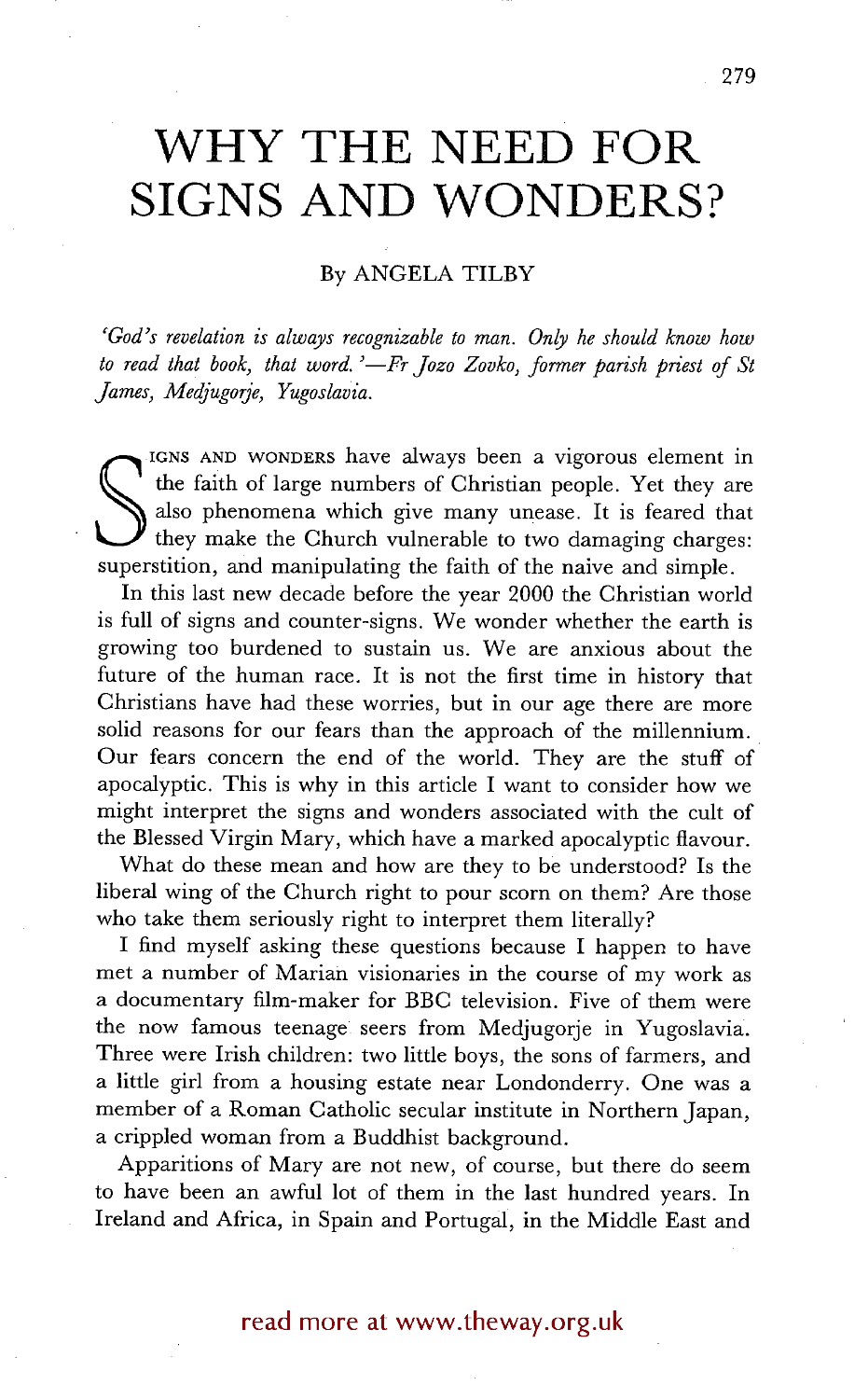in Asia, and in various parts of Eastern Europe there are signs, portents and miracles. Statues that move and weep tears and blood. Lights in the sky and movements of the sun. Unearthly illuminations of the Blessed Sacrament. Healings. And children and women who experience religious ecstasy, with accompanying visions and supernatural messages.

Taken at face value these messages are rather horrifying. Typically they consist of denunciations of the evils of the present time. The world is gripped in a conflict between God and personified evil. Powerful nations are condemned, particularly those of the eastern bloc, though the Medjugorje apparitions were just as scathing about the materialism of western countries. The messages also contain warnings to the Church about the dangers of false doctrine and compromised practices.

There are often sombre descriptions of the 'chastisements' which God is storing up to send on the world. God is the heavenly judge whose wrath can only be appeased by the blood of the crucified. Hell and Satan are very near and the only escape is by conversion. Traditional practices of prayer and penance are recommended including frequent confession and attendance at Mass, praying the rosary and fasting.

The faithful are to pray not only for the forgiveness of their own sins, but to help avert the catastrophes that are coming on the world. A series of messages from Japan contains an appeal for 'victim-souls' who will voluntarily share the sufferings of Christ, quenching the anger of God the Father.

As an Anglican I find myself faintly baffled by all this. The Anglican view of Mary is one of cautious high regard. Her *Magnifical* is the emotional centre of that calm blend of the monastic offices of Vespers and Compline, Evensong. There is a tendency to see our Lady as a type of free and willing obedience and contemplative wisdom. In the Anglican imagination she is a primary symbol of feminine wisdom and goodness.

In contrast popular Catholicism portrays Mary as a powerful figure before God, the 'woman clothed with the sun'. The differences are not only doctrinal, they are emotional and even tribal. In the theology that goes with her cult she is a prophetic and apocalyptic figure. This is an extension of her role as *theotokos*, Mother of God. As the one who brings God to birth in time she is bound up with the issue of our salvation. She, like John the Baptist, stands on the threshold of the new age.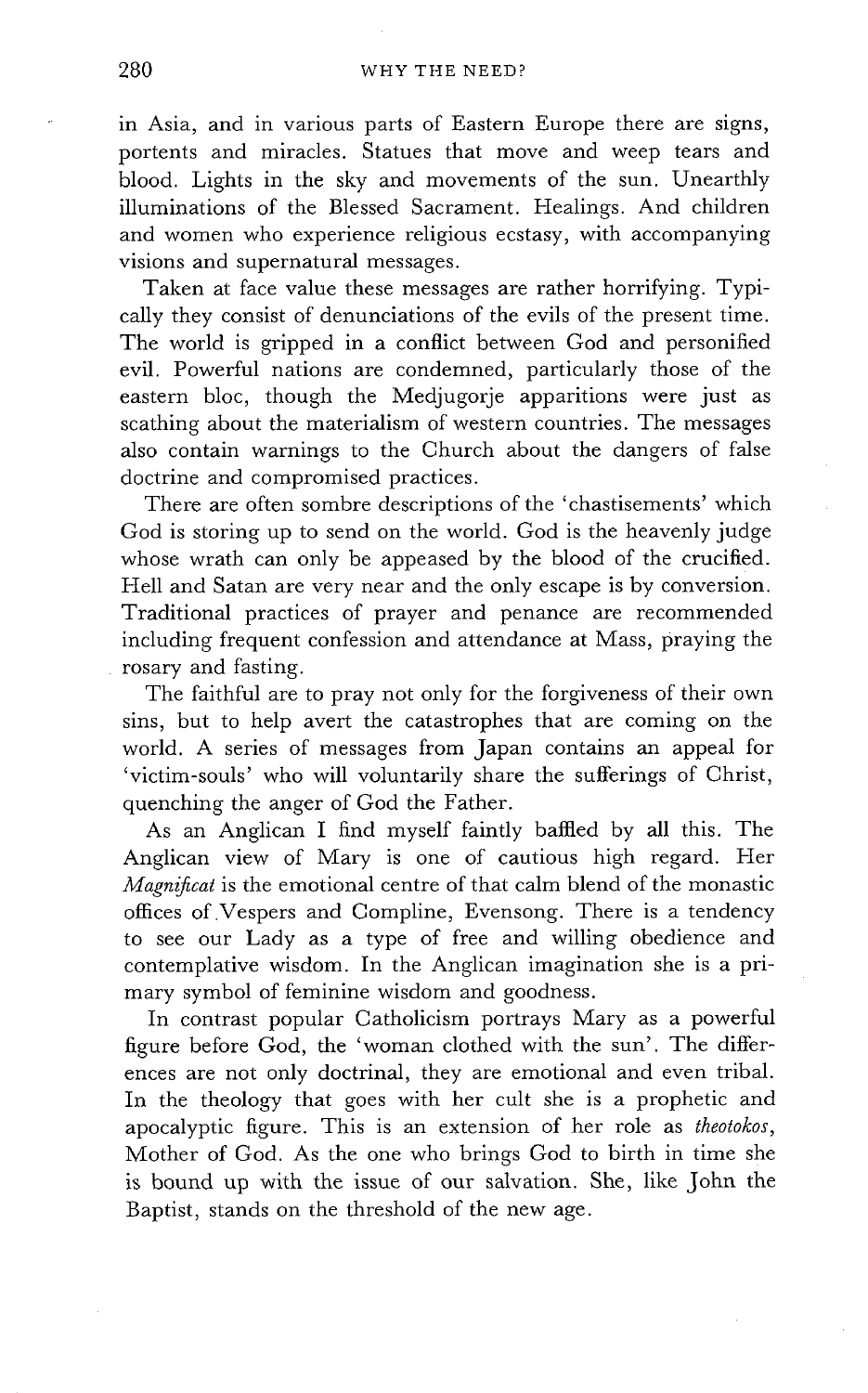So it is possible to see her activity in the Catholic imagination as a sign of God's presence and power, which is always approaching us, and looking for our response. She is the one who embodies the universal and evangelical theme: 'The Kingdom of God is near. Repent and believe in the gospel' (Mark 1,15).

I believe that the signs and wonders associated with Mary remind us of certain aspects of the character of God which we are inclined to forget or rationalize away. (The ever-vital and disruptive evangelical tradition carries these elements in other branches of the Christian Church.) They also draw our attention to the legitimate needs and longings of the 'little ones', the outsiders, who have no power or prestige in the Church, although they cling to its teachings in faith and hope.

At the same time I believe that modern signs and wonders associated with Mary need to be appreciated from a place of understanding. They are not to become an excuse for credulity or for an experiment in Christian fundamentalism. Signs and wonders are what they always have been, unexpected gifts which unfold the reality of salvation to those who have lost their sense of worth. This is well expressed in the Alternative Service Book's collect for the third Sunday after Epiphany:

Almighty God, whose Son revealed in signs and miracles the wonder of your saving love: renew your people with your heavenly grace, and in all our weakness sustain us by your mighty power . . .

Such miracles are not usually directed at those who know they are saved. Nor are they necessarily for those with an innocent history. The Croatian Catholics of Medjugorje have a decidedly shady past. Many who receive apparitions are looking for the restoration of nationalist hopes and dreams, much as Simeon in St Luke's Gospel who 'looked for the consolation of Israel' (Luke 2,25). The Blessed Virgin comes as the Queen of heaven with a message of wrathful warning against the nations and of hope to those whose history is full of the guilt and shame of suffering, whether deserved or undeserved.

I see the phenomenon of Marian apparitions in much the same way as I see the book of Revelation. The Apocalypse of John is a highly disturbing text. Many would see it as sub-Christian in its gloating ferocity and triumphalism. It is a book full of secrets and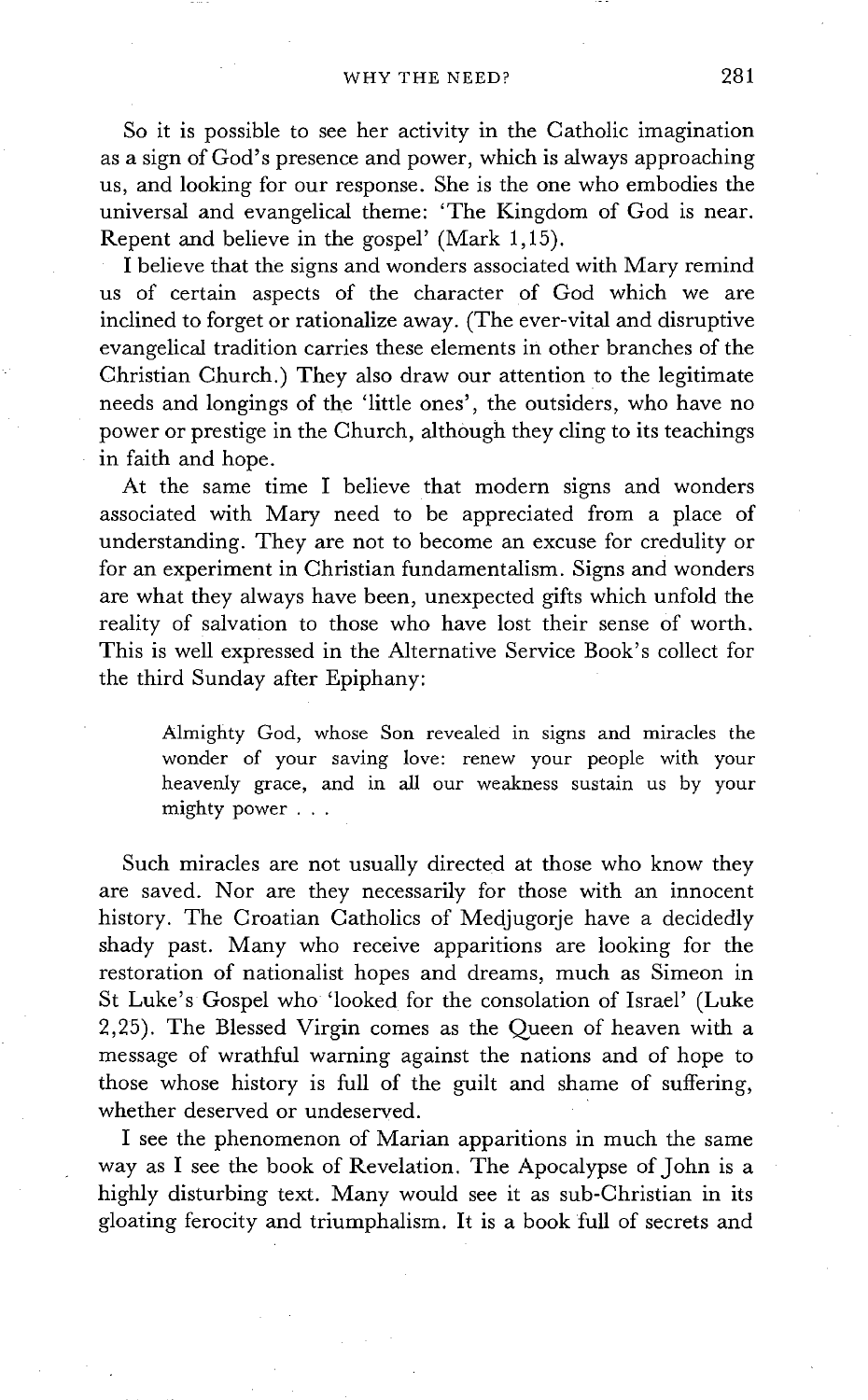disclosures: plagues, woes, beasts and endless speculations, cosmic, futuristic and numerological. Yet it ends the bible with the luminous imagery of God's triumph over evil, the descent of the Holy City, and the Church's age-long cry for the return of the Lord, *Maranatha,*  Come, Lord Jesus.

Without the ferocity would there be the passion? In apocalyptic, as in the writings of the Old Testament prophets, the two seem to go together.

I am coming to think that such images and expressions of passion are necessary. Not only because we who come on the whole from the rich and educated world would be poorer without them, but because the poor and the persecuted need them to survive. The expression of the wrath of God, the judgement against the persecutors, the scathing analysis of the weaknesses of the contemporary Church, the description of the woes that will fall on the world before the final redemption are psychologically necessary for that survival, and do not contradict or undermine the possibility of the generous forgiveness of enemies. In fact they make it possible because they provide a focus and a drain for the human guilt and rage which accompanies shameful experience.

Apocalyptic literature and visionary experience are, above all, about the restoration of respect to those who have lost it through the accidents of nature and history. This is why it is offensive to those of us who have not been so traumatized. We simply do not like to think that human nature can be so awful and experience so black and guilt-laden as to require such ferocious salvation from such a terrifying God.

We should not however dismiss the apocalyptic strand as a form of pious compensation without reminding ourselves that some of the most formative parts of the bible are concerned with God's terrible interventions in favour of the lost and the disreputable. Also that these interventions have wide effects in determining not only the fate of nations, but the direction of the whole global human enterprise.

## *Signs and wonders and the character of God*

The God of the Exodus from Egypt is a God of signs and wonders who manifests himself to a slave race under oppression. He is also something of a heavenly thug, who specializes in terror by blood and bugs. Even Pharaoh's court magicians recognize in the plagues that fall on Egypt that 'this is the finger of God'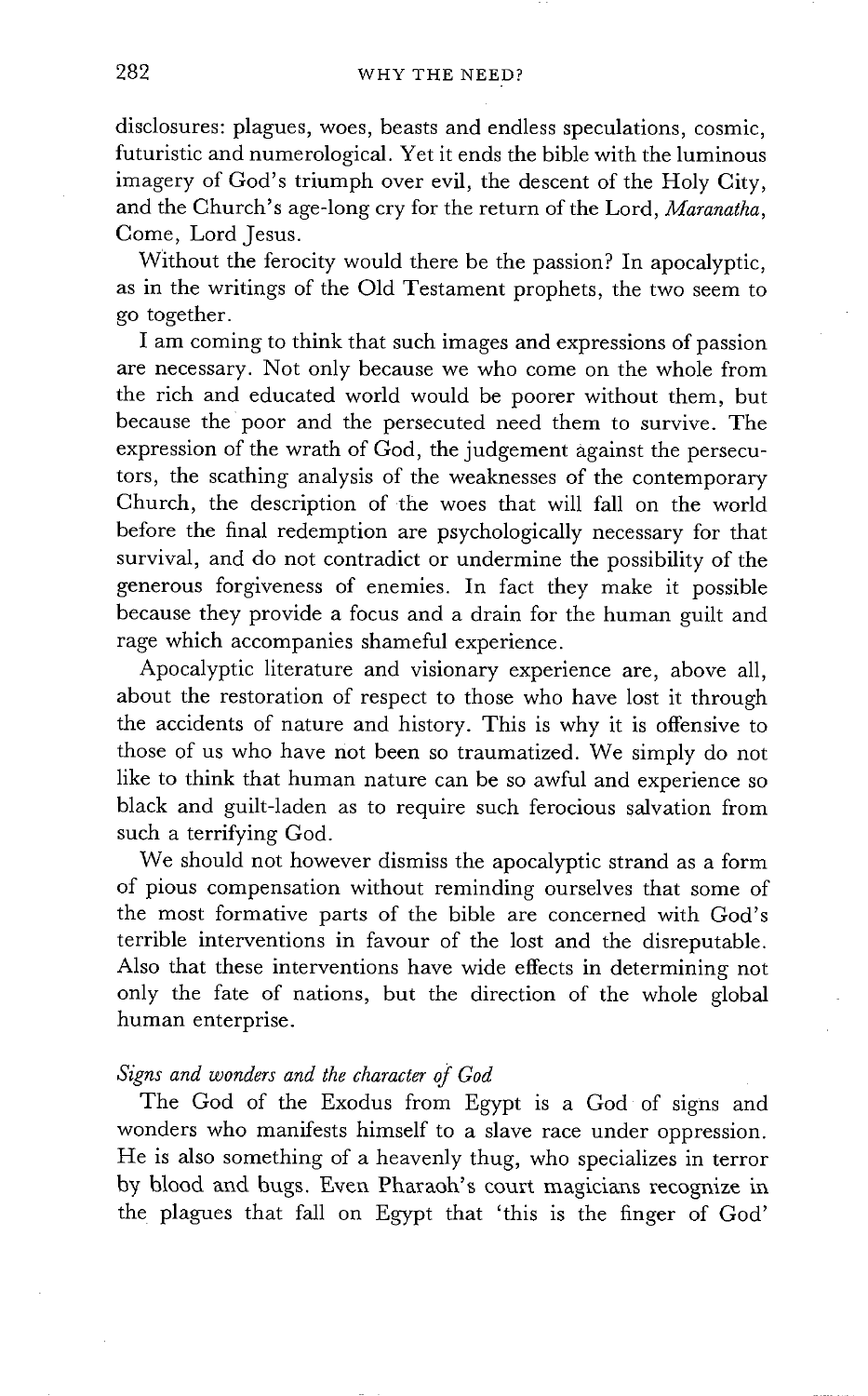(Exodus 8,19). Yahweh-of-hosts is not a kind God, not a rational or luminous God, but a partisan God who prefers outsiders to insiders, a God of storm, cloud and darkness.

The primitive character of God is not the whole biblical picture of course. But it is part of it. The biblical God is not a Greek God: lucid, impersonal, subject to necessity, remote. He is a God of miracle before he is a God of providence, a God of salvation before he is a God of creation.

In the Old Testament there is often a sense that God is at odds with the world, with its nature and its history and its wicked ways. A God at odds with the world is a hidden God, a God who needs signs to hint at his presence, who is not directly manifested. We cannot guess at the final purposes of God. He is not subject to necessity as the Greek gods are. There is no built-in mystical direction to nature or history which is pre-set to unfold. History is in some sense genuinely open, which is why the bible places such a frightening emphasis on the importance of human choice and the inevitability of divine judgement.

Apocalyptic literature emphasizes these themes. It is possible to be horribly wrong about God, to make an ultimate mistake. The doctrine of hell, as it begins to emerge in apocalyptic literature, may terrify us and distort our mental picture of God, but it is also the ultimate assurance of human freedom. What and how we choose really matters. If God were only rational our future would be determined. There would be no choice, no drama, no cross, no resurrection.

#### *Signs and wonders and 'the outsiders'*

So we have a problem. Liberal theology always wants to have the last word, and insists that God is rational. But the biblical experience of God is also that of an interventionist miracle worker, on the side of those who struggle with and even against the facts of creation and history. This is profoundly uncomfortable for many of us and raises a horrendous agenda of philosophical and pastoral questions.

Curiously I suspect that the problems arise in an acute form for those of us who are rich in reason and its fruits. We do not experience ourselves as outsiders. We do not suffer in a direct and personal way the arbitrary and harsh aspects of the physical world in the form of handicap, accident or bereavement. Nor do we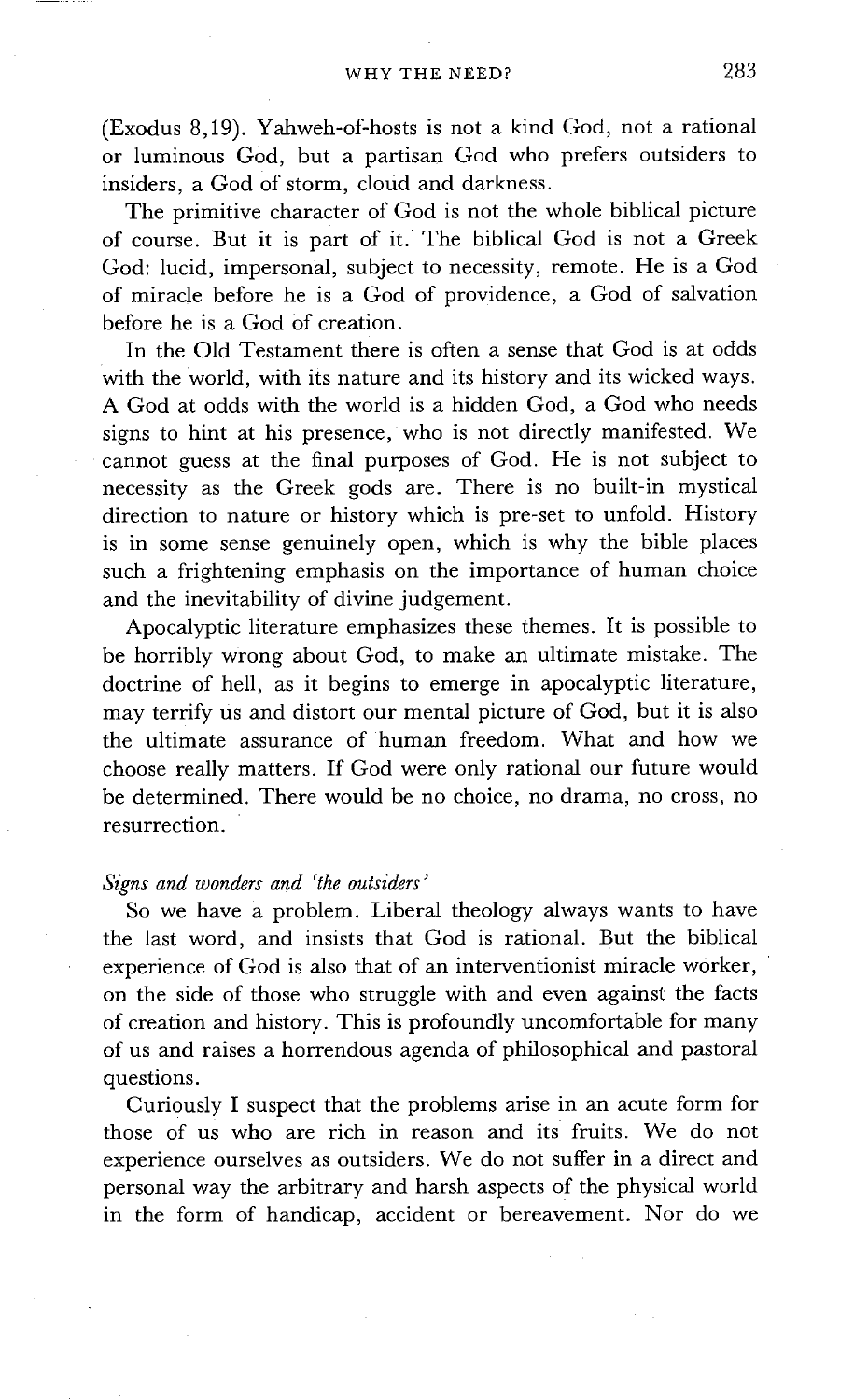experience the political dispossession and loss of cultural identity that many suffer all over the world.

It is hard for those of us who have done reasonably well from creation and history to approach the possibility of suffering with any other emotion than fear. It is also hard for us to imagine any way of coping with natural and social evils other than by the cure or removal of their causes. Everything in the scientific and political tradition of the West teaches us to seek the causes of human pain and then to act to remove them.

But cure and removal of pain is what *insiders* do. They are options open to those who have power and knowledge. Liberation theology borrows from Marx's critique of advanced capitalism, but it is in itself part of the wisdom of the West. No one has access to it without knowing someone who has been educated in the rationalist traditions of western universities. Its ultimate strategy is to extend power to the powerless, to turn the outsiders into insiders. But it can do nothing to deal with those who remain or become powerless *after* liberation, or with the abuses of power by those who have it legitimately in the eyes of the Church and the world.

The largest group of 'outsiders' in the Catholic Church are women. Their only role in the confessional, in the pew and at the sanctuary, is to be receptive to the grace and wisdom that ordained men bestow upon them. This is endlessly humiliating. It provokes constant shame and guilt, which is so unbearable that it is rarely felt or acknowledged. All, except men, are children in the Church, perpetual 'little-ones'. It is not surprising that apparitions of our Lady happen to women and pre-adolescents. They are the ones whose entire existence is bounded by shame. In a more favoured climate some will believe that perpetual humiliation is the Christian woman's destiny and glory. Others will become feminists. But where obedience is the only option a change of the direction of obedience can open transforming possibilities. To be the recipient of an apparition is to find a new loyalty, to discover that in spite of women's low estate before ordained men it *need not always be so.*  Mary appears to women as the anget appeared to her, with the unexpected greeting of grace.

It is significant that apparitions happen to women, but it is also significant to look at the history of the communities in which they occur. Spectacular signs do not happen to those who are naturally at home with God, or to those who understand God's politics, but to those who are outside. As Jesus points out there were many sick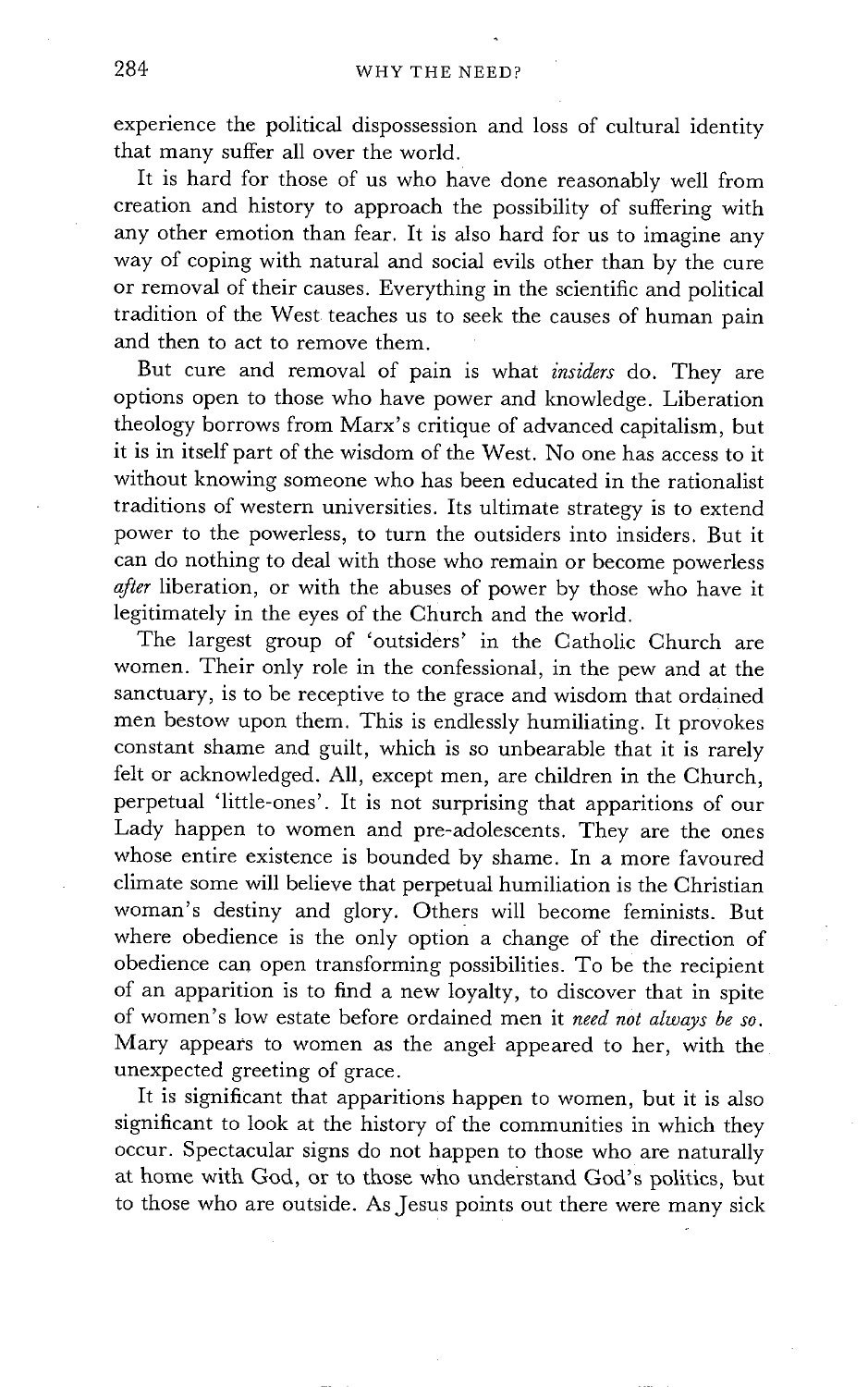widows in Israel but Elijah was sent only to the widow of Zarephath. There were many lepers in Israel but Elisha cured only Naaman the Syrian.

So it is not surprising that signs and wonders happen in those communities with a past of guilt or suffering that the world and the Church find disreputable. The apparitions of Mary affirm the openness of history to God's judgement and grace, the availability of God to the powerless and disenfranchized and God's refusal to give up on those whom the world and the Church find contemptible. They are signs, above all, of the anarchic and primitive aspects of God's character, and they save us from the idolatry of determinism.

#### *A cautious interpretation*

Though I believe apparitions are a valid revelation of the character of God it is important that the details of the messages should be treated cautiously. Mary is *theotokos,* the one who gives God birth in time. Nevertheless she is a creature, and her message is creaturely. She is not to be worshipped. (Nor is the 'angel' who delivers the final message of the book of Revelation [Revelation 19,9-101.)

How then, do we interpret our Lady's messages? By the same criteria as we would any other apocalyptic utterance. We must see them as arising from and directed at the communities which express them. Here, once again the book of Revelation can help. Revelation is the harrowing testimony of a bitterly persecuted Church. It is emotionally honest in its rage and desperation for God's intervention: 'How long, O Lord, how long?' is the cry of the persecuted. Yet the bizarre apocalyptic warnings are not to be interpreted literally. The secrets of God's future are not known; they can only be indicated by symbolic times and seasons.

In the same way the chronology and universality of Mary's. warnings are not to be interpreted literally. No apocalyptic vision ever comes to pass in all its bizarre detail. The secret giving of times and signs expresses the reality of God's involvement and the urgency of God's call in *this* particular twisted strand of human history.

We should understand the scriptures enough to know that the mysteries of God's open future can only be described in symbolic speech. The signs do not signify an outcome, but a presence and a purpose.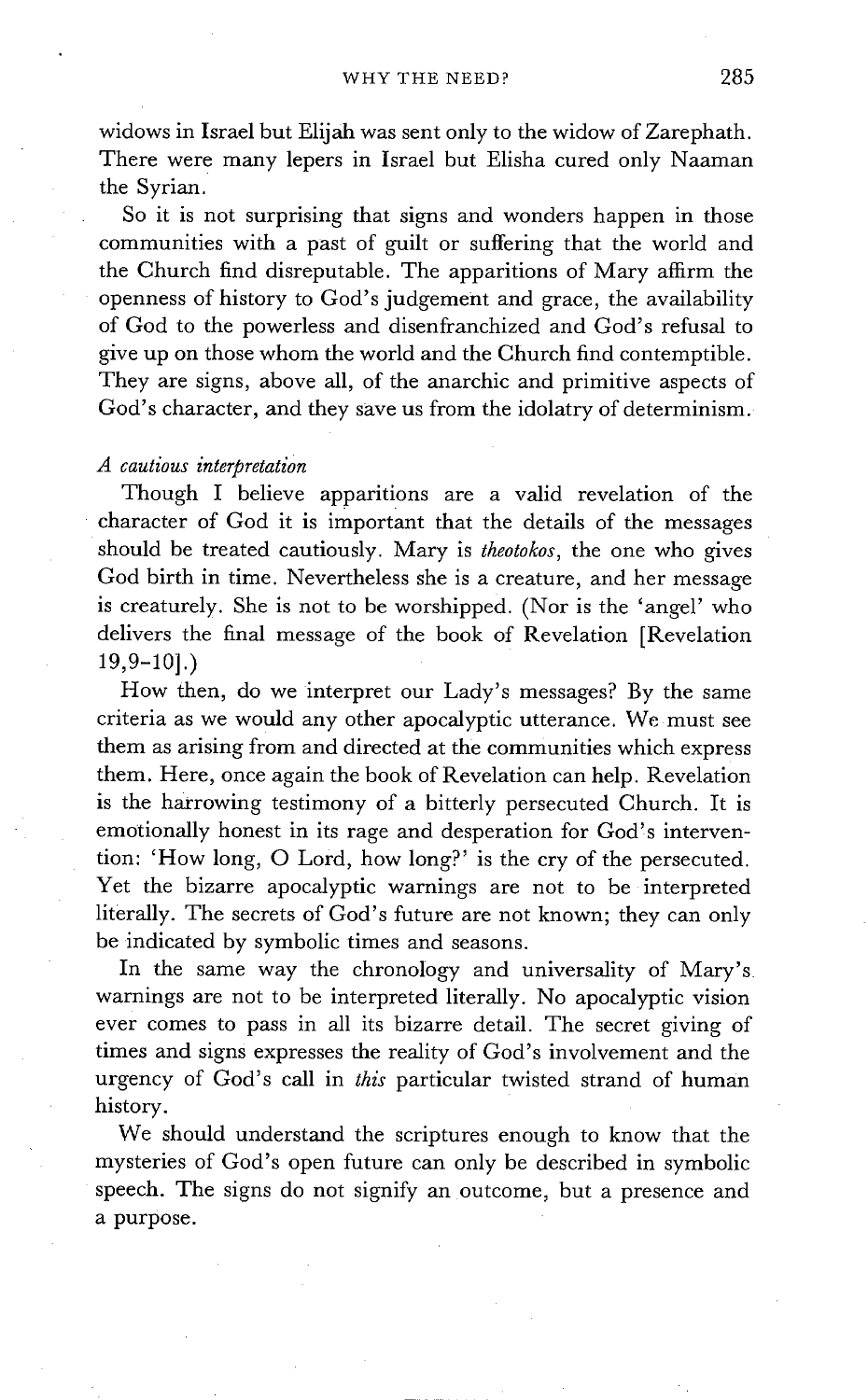We should also recognize that the fierceness of the language of judgement and chastisement may not arise only from the sins of the unbelieving world but from the repressed shame of the community from which the visions spring.

In recent messages in Japan our Lady made a plea for 'victimsouls' to share Christ's sufferings. In 1945 the largest Catholic community in the Orient was almost wiped out by the atomic bombing of Nagasaki. This tragedy was deeply shameful in a Japanese context. It ended the war in favour of the Western allies. The emperor broadcast surrender to his people warning them that they were going to have to 'bear the unbearable'. Those who found they had most to bear were the surviving bomb victims. Even today sufferers from Nagasaki and Hiroshima are treated as social lepers. The only theology which made any sense of that appalling experience was a theology of sacrifice. The Nagasaki Christians believed that they were 'chosen' to suffer for the sins of the whole nation.

We may dislike all this and disapprove of the theology which goes with it. But it is a real existential theology, drawn from the abyss of an experience we do not have. The plea for 'victim-souls' may be a way of honouring and giving respect to those who have already paid that price, or who pay it now in their own bodies, and who must choose to endure what they have to endure or become hopelessly embittered.

Repressed guilt may also play a part in the form and content of apparitions and messages. This became clear to me in Medjugorje when I discovered the horrifying nature of the war crimes committed by the Croatian Catholics against their Serbian neighbours. The weeping Madonna appeared calling for repentance a few miles from the site of a massacre which had occurred forty years before. Nobody told me this and few would acknowledge it. But it was in the history books. My guess is that this war-time experience gave shape to this series of apparitions and continues, at an unacknowledged level, to inform it. And it will continue to do so unless the meaning of the apparitions for the community which had them is actually realized and absorbed.

The bible witnesses to the constant struggle human beings have to reconcile the God who is known through reason and accessible in history and the natural world, and the God who is unknown and absent apart from revelation. The sophisticated priestly theology of